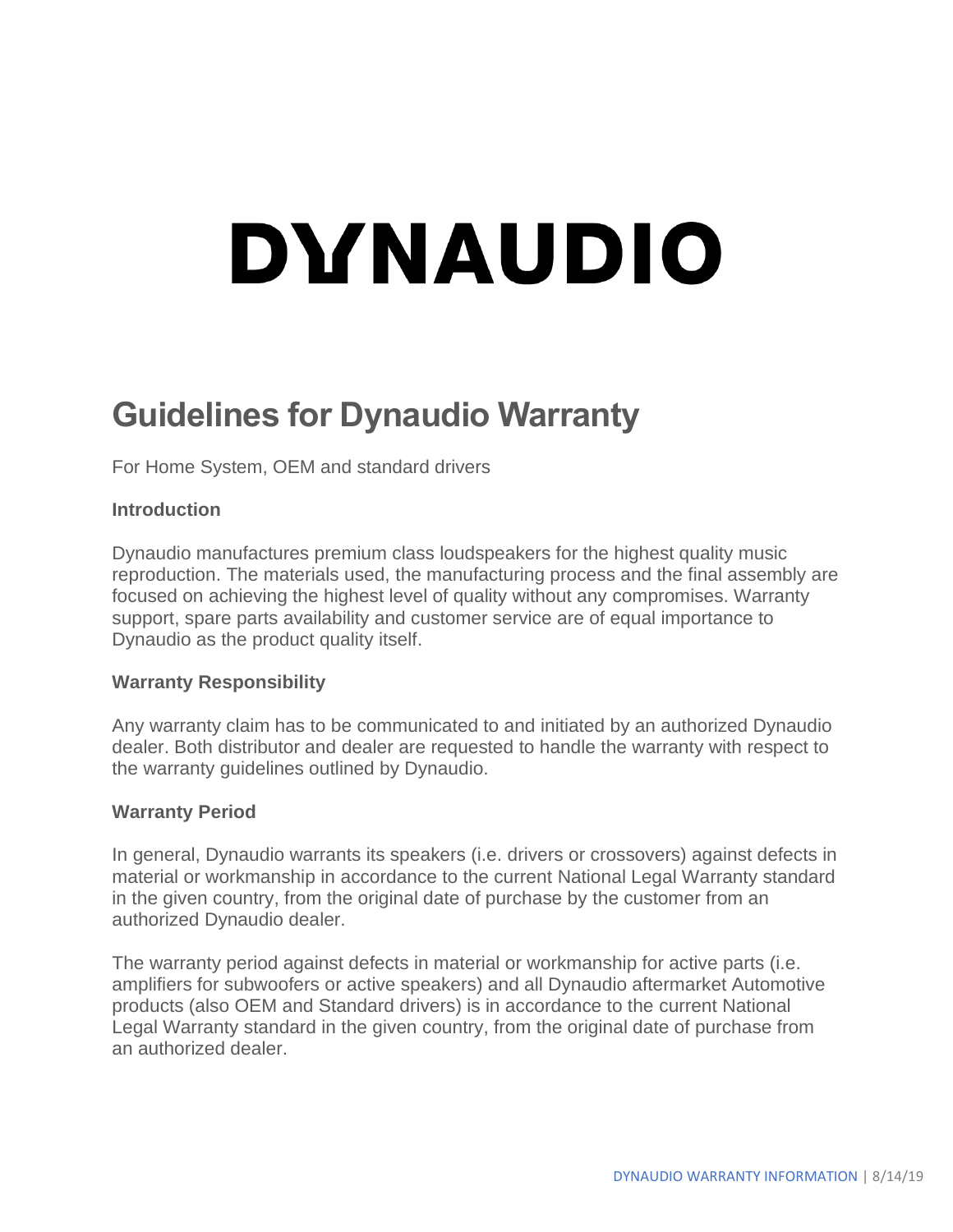Dynaudio Special Edition models may be offered with a longer manufacturer's warranty period.

The warranty period for Demo models shall be calculated from the date of purchase from the dealer and the period is 2 years.

The warranty period for Dynaudio spare parts is 2 years from the date of purchase or replacement.

#### **Warranty Limitations**

The warranty does not cover mechanical or accidental damage, electrical overload, abuse or misuse. Products without valid Dynaudio serial numbers shall not be covered by any warranty.

Warranty is only available for products that are sold by authorized dealers. The warranty for any product sold by parties not authorized by Dynaudio may be voided or limited to the legal minimum warranty period of the territory. Warranty is always linked to the country of purchase and is therefore only valid in the country of original distribution and purchase.

Warranty is transferrable from the original owner as long as a copy of the purchase invoice is provided to support any warranty claim.

#### **Warranty Contents and Procedure**

Any warranty claim must be declared through the Dynaudio dealer and a copy of the original purchase invoice must be provided.

In general, defects under warranty shall be addressed by repair. The repair may be carried out either by the dealer or the national distributor.

Dynaudio may decide to exchange the defective speaker with a comparable product if repair is not possible oreconomically feasible.

Warranty claims regarding defective tweeters for products in the premium Home Systems model ranges (Focus, Contour, Confidence, Consequence and Evidence), Dynaudio will exchange the units for both drivers even though just one was affected to ensure the exacting tolerance between both channels is maintained. In products utilizing the DDC design (Confidence, Evidence) featuring more than two tweeters, all tweeters will be replaced. This is to ensure that after repair the products will perform to the exceptionally high standard designed into the product by Dynaudio.

#### **In this context Dynaudio strongly recommends to replace damaged tweeters as pairs/sets after warranty period has expired as well.**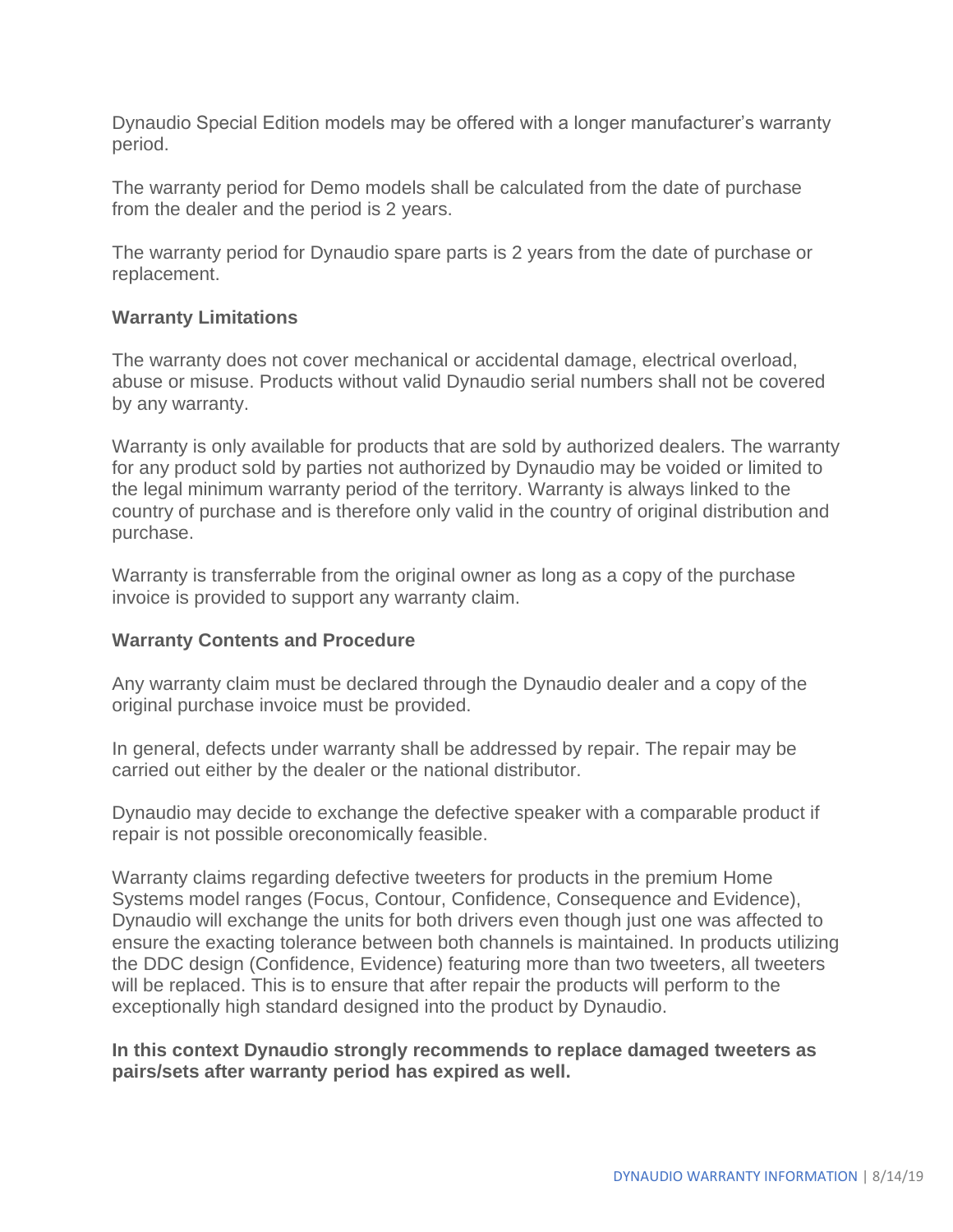# **Spare Parts Policy**

Dynaudio will strive to be in position to stock:

- Technical spare parts for a minimum of 15 years after end of production.
	- $\circ$  for Confidence, Evidence and Consequence products, 25 years after end of production;
- Cosmetic parts for a minimum 10 years after end of production.
	- $\circ$  Cabinets and product packaging will normally no longer be available after production has ceased on any given model.
- Electronic parts for minimum 10 years after end of production.
	- $\circ$  Electronic parts are e.g., but not limited to, crossovers, amplifiers, IR eye.

Questions regarding the content of this document are handled by the Dynaudio Group Aftersales Management.

### **Extended Warranty**

Dynaudio is introducing an extended warranty of up to 8 years total for Dynaudio Home Systems loudspeakers (excluding Dynaudio Music products). By introducing the extended warranty our customers will benefit from the constantly optimised quality control process. All speakers are produced under extremely well organised conditions by highly skilled specialists in Denmark. The warranty is transferrable from the original owner as long as a copy of the original purchase invoice is provided to support and validate any warranty claim.

# **Registration**

To apply for the extended warranty the end-user has to register his or her product including serial number and some purchase information on the Dynaudio website at www.dynaudio.com. The registration has to occur no later than 3 (three) months after the date of purchase. The registration process on the website is in English. Alternatively a paper registration form may be sent to the dealer/national distributor, who then has to register the product, should online registration in English not be possible.

To register your new Dynaudio product please login or sign up as a new customer.

# **Warranty Period**

In general, Dynaudio warrants its passive products against defects in material or workmanship in accordance to current National Legal Warranty standard in the given country, from the date of purchase by the end-customer. If the end-customers register their products at the Dynaudio website, the warranty is extended to 96 (ninety six) months total. Dynaudio warrants its active products (i.e.: Xeo or SUB woofers) against defects in material or workmanship in accordance to current National Legal Warranty standards in the given country, from the date of purchase by the end-customer.